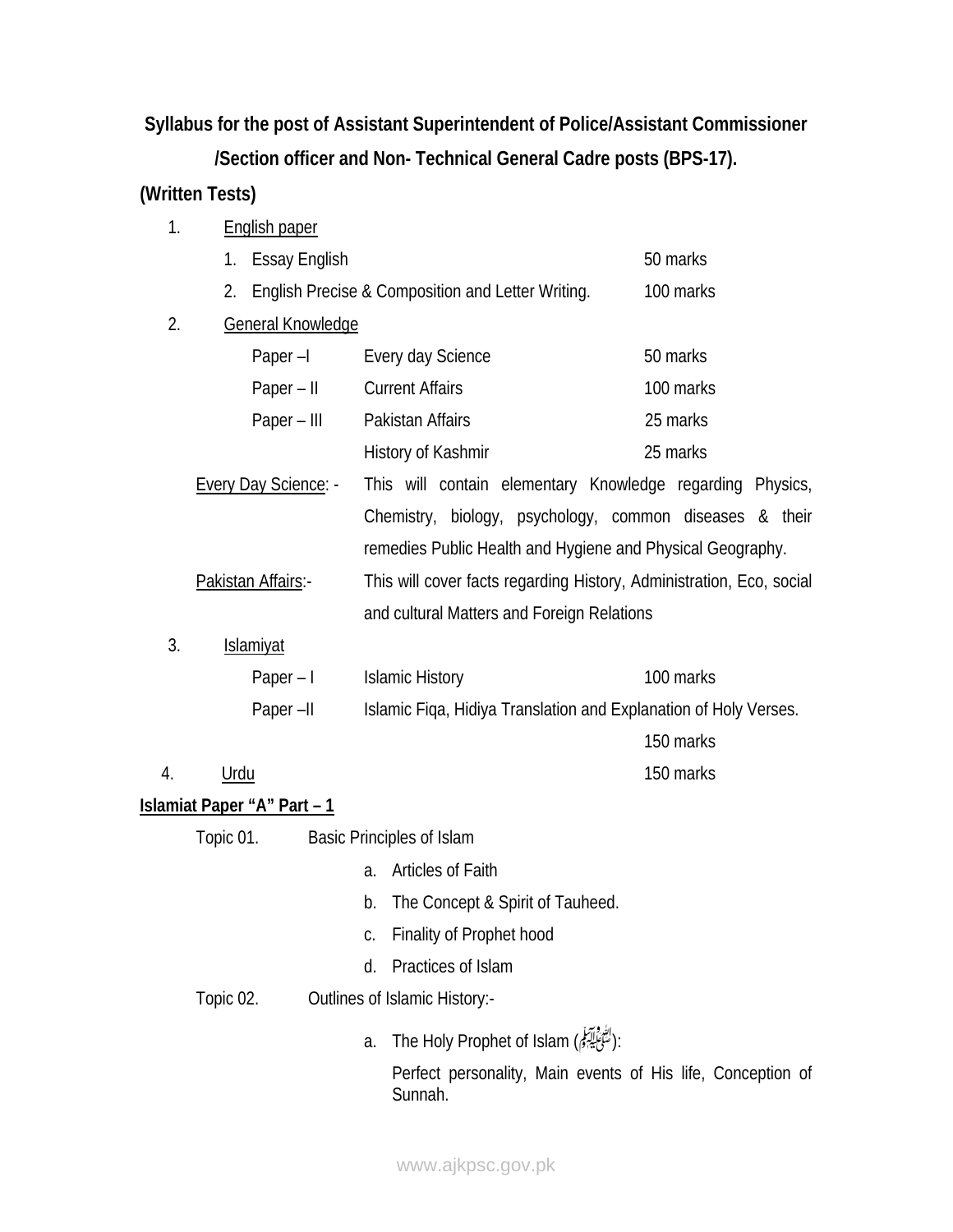b. Brief Survey of the following:

Khulafa-e- Rashidain (\*), Ummayyads, Abbasides, Muslim in

Spain & North-Africa, post-moghol, Muslim Period (Persia, Ottoman, turks, Muslim in Indo-Pakistan Sub-content), Islam in the 19<sup>th</sup> & 20<sup>th</sup> Centuries. The World of Islam today.

## **Islamiat Paper "B" Part – II**

Topic 03. The Holy Quran & Hidiyas, Salient Characteristics:-

- a. Its Revelation and Compilation.
- b. Certain Basic Principles :
	- i. Duty towards Allah (Submission to his Laws)
	- ii. Duty towards Society (Equality, Justice, Haqooqul ebad, Honesty intelectural as well as financials).

iii. Duty towards nature Understanding (through experimentation) conquest & domination of the forces of nature in the service of Allah.

iv. Duty towards self: Moral Development & purification with an object to serve God's people.

Certain Injunctions:

À

SA

- i. Wealth- The permitted way of earning illegal gratification – distribution - Zakaat, Inheritance, Charity, Waqf Interest, giving away of spare wealth.
- ii. Concept of love in Islam.
- iii. Women: Marriage, Divorce, Polygamy, right to Inherit, Treatment, Education of all human necessity, position of women in Islamic Society.
- iv. Administration: Power a trust-selection of an administration, Efficiency and Honesty.

Topic 04. The Application of Islamic teachings to Socio-Economic development in the 20 century.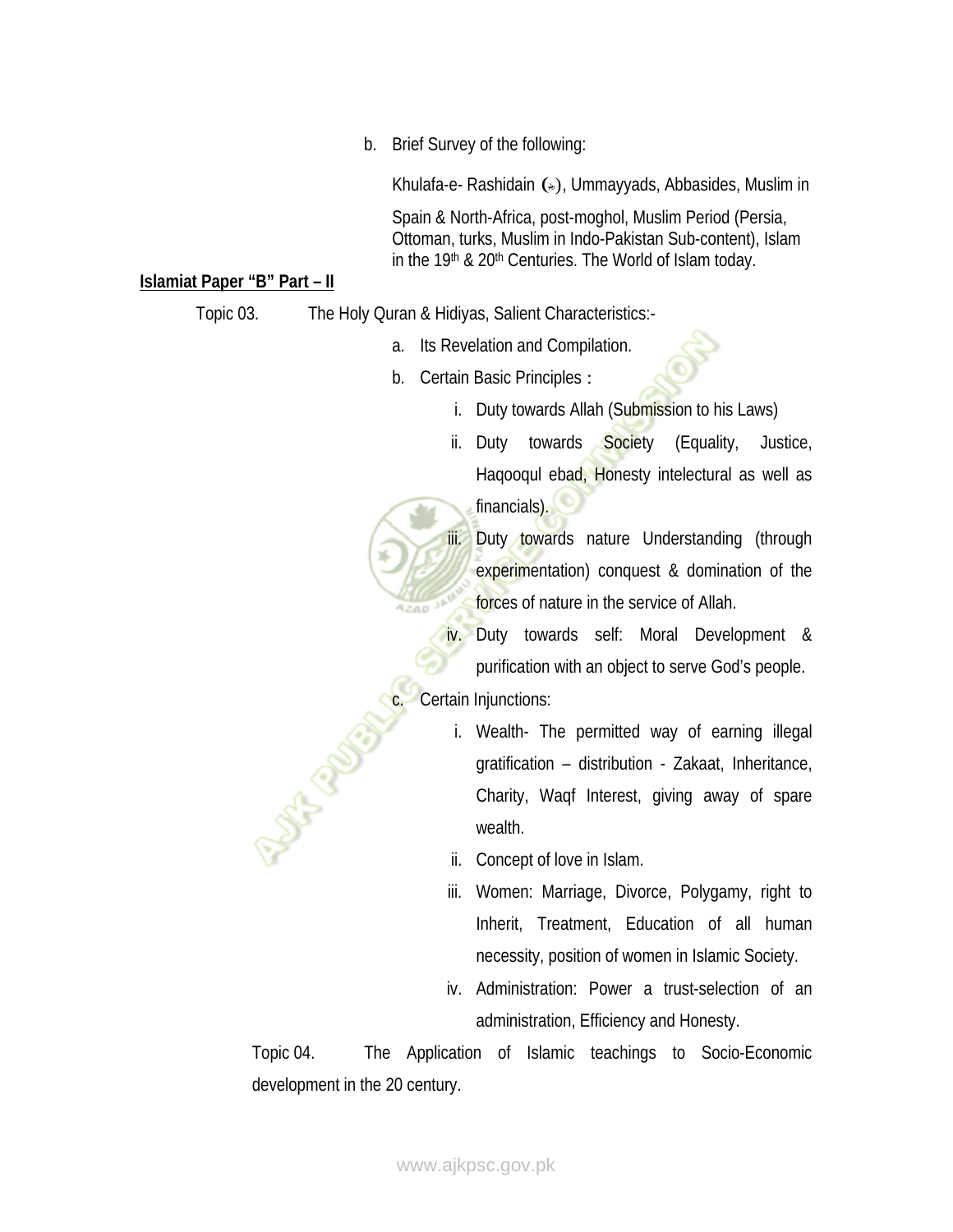Urdu Paper –I Urdu Essay, letter writing precise,

Paper –II Composition and Urdu Adab.

## **SCHEDULE 'B' PROCEDURE**

Pass percentage in each subject  $\frac{33\%}{9}$  Aggregate Marks  $45\%$  Viva Voice 50%

## **SCHEDULE 'C' (POSTS)**

- 1) Management Group (Assistant Commissioner)
- 2) Assistant Superintendent of Police.

**SIAR** 

- 3) Section Officer.
- 4) Misc. Non technical General Cadre Posts (BPS-17) i.e. Local Govt. Food, Co-operatives, Industries, Usher and Zakaat Department and other posts included in this schedule by the Government from time to time.

**Note: -** The appointment to group 1 to 4 shall be made respectively on the basis of order of merit secured in the test and interview. The principle of district quota shall be regulated by interse merit in person at the top shall go to group 1 and others accordingly, However, the option of a merit holder candidate shall prevail for selection of any cadre of service.